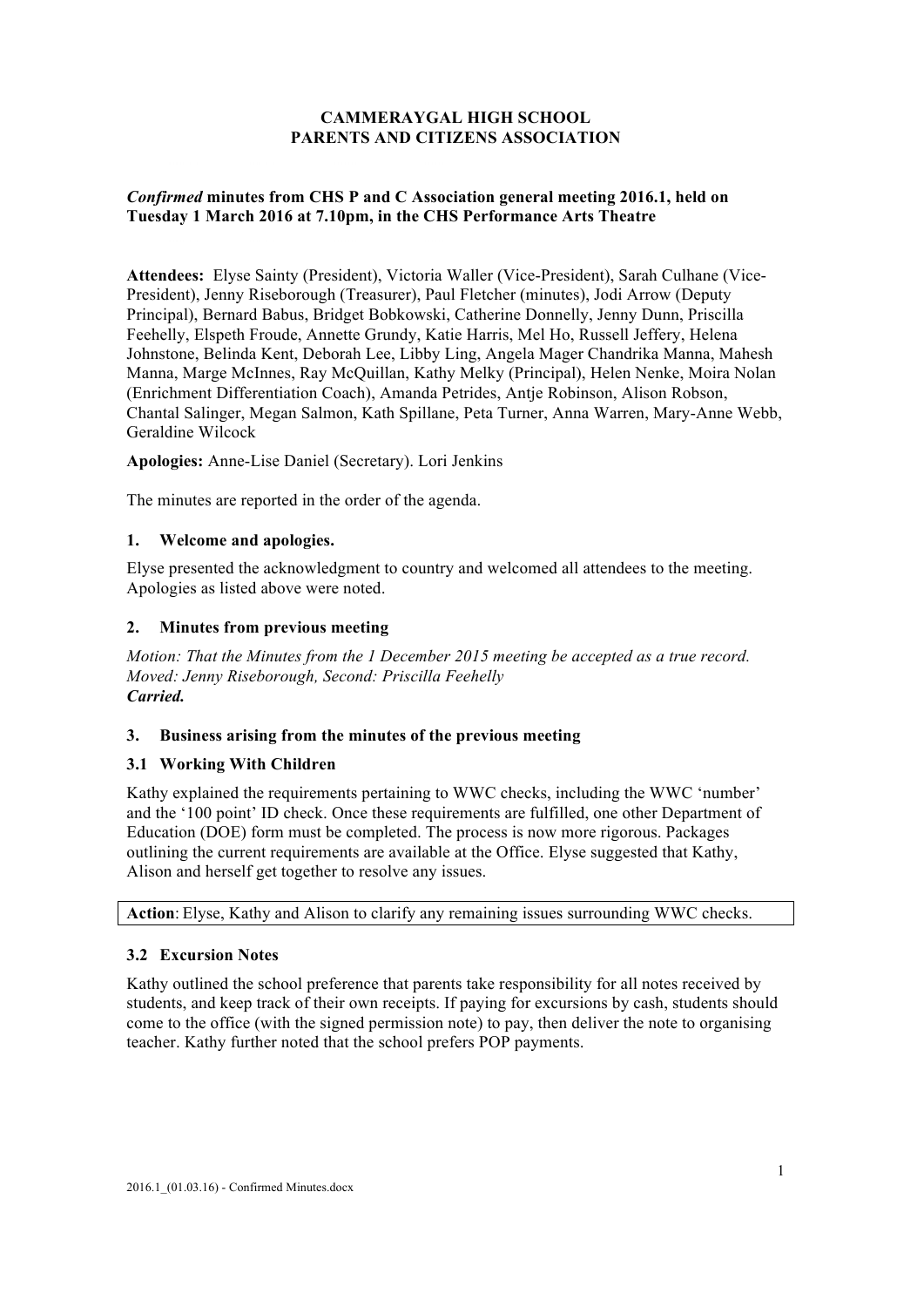### **4. Standing items**

### **4.1 Collection of membership fee**

Paul reminded all attendees that, under rule 7 of the CHS P&C, a membership fee of \$1 (one dollar) was to be paid by members in order to have voting rights at the general and annual general meetings of the P&C. Paul further clarified that this was an annual fee.

# **4.2 Working with Children check**

Addressed at 3.1 above.

## **5. Correspondence**

Correspondence was received from the NSW P&C Federation calling for nominations to that body.

## **6. Reports**

## **6.1 Principal and Deputy Principal's reports**

Kathy reported on the following:

- CHS currently has 205 enrolments (capacity 220) and she anticipates that capacity will be reached. Much positive feedback and many enquires have been received, including for Year 8 enrolments. The gender balance at CHS is increasingly even.
- The new Year 7 students are a "delightful" group and have settled in well. Year 8 has also settled reasonably well but are facing new challenges as they progress through the teenage years. It is intended to keep expectations as high as possible in respect of learning and appearance.
- In response to a question, Kathy noted that Year 8 students are still doing mandatory subjects, although they have been able to choose their language preference. The full range of elective choices (3 subjects) will open up for Year 9, and Kathy intends to meet with Year 8 parents in Term 3 to explain the choices.
- Kathy had travelled to Canberra to receive the Dorothea Mackellar Prize for Poetry on behalf of CHS. She noted the presence of the Federal Education Minister and various MPs at the ceremony.
- In respect of the ongoing CHS building works, the TAS Workshop and the rooftop court are still to be completed. It is anticipated that the woodwork room (for Year 8 students) will be ready at the start of Term 3.
- Progress has been made in completing the "strategic direction" aspect of the School Plan. The first CHS Annual Report is to be completed, with the DOE providing a value added update with Year 5 / Year 7 data.
- In response to a question, Kathy noted that the school website will be updated to include relevant information from the school calendar for parents.

#### **Actions:**

- Elyse /Kathy to follow-up publicity of CHS achievements, eg. Dorothea Mackellar prize, with local print media.
- Kathy to provide an update in respect of the School Plan at the next P&C meeting.

Jodi reported on the following:

- Jodi introduced herself to those Year 7 parents present and noted that she is the "go-to" person for timetable, classes, IT, well-being and fair discipline.
- Jodi provided an overview and answered questions on the operation of the student/parent portal ('SENTRAL') and outlined the protocol to be observed in contacting teachers, ie. email via the office in the first instance.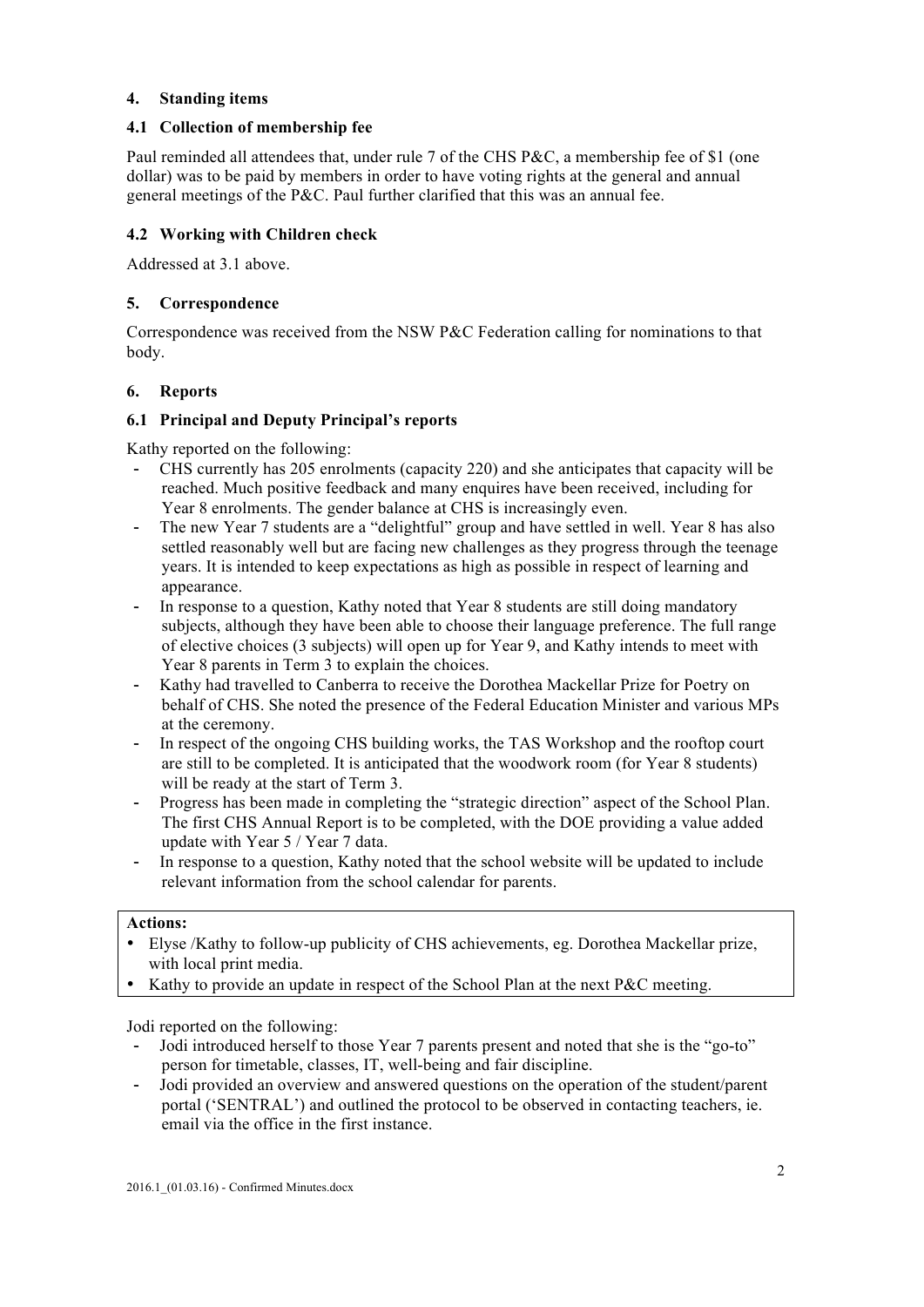- The mobile phone and electronic device policy is to be re-iterated, and in response to a question Jodi suggested that the Mathematics textbook can be kept at home.
- In response to a question concerning the installation of a barrier on the Pacific Hwy median strip, the meeting concluded that such a request would need to be made to North Sydney Council.

**Action**: Elyse and Kathy to discuss next steps to explore median strip barrier with Council.

## **6.2 President's report**

Elyse spoke to the President's report which was circulated at the meeting:

- Many Year 7 parents expressing interest in getting involved in Committees. Setting up a new Communications group a priority.
- Family Contributions many Year 7 parents paid at the end of last year; will wait until next term to follow up Year 8 parents as term 1 has a lot of outgoings.
- Attended Northern Sydney P&C District Council and now on the Executive Committee significant discussion about continued impact of population pressure across the region
- Input welcomed about future parent information sessions (eg cyber safety).

#### **6.3 Treasurer's report**

Jenny spoke to the Treasurer's report which was circulated at the meeting:

- Book balance as at 29 February stood at \$35,903.52.
- A significant proportion of funds (approx. \$17k) relate to sport and band, and will flow out in months to come as payments are made to suppliers.
- Starting to build a small surplus.

#### **7. General business**

#### **7.1 Governance**

No matters were discussed under this agenda item.

#### **7.2 Social Events and Fundraising Sub-committee**

Priscilla reported on the following:

- The parent/teacher social evening (for both Years 7 and 8 parents) will be held on 30 March. All parents are asked to bring a plate.
- Priscilla noted that most fundraising activities are 'social' based, and that the best assistance the sub-committee can receive is volunteers and ideas.
- Priscilla advised that a trolley would be useful for the sub-committee's functions.

*Motion: That the Social Events and Fundraising Sub-committee purchase a trolley for the P&C. Moved: Elyse Sainty, Second: Helena Johnstone Carried.*

#### 7**.3 Sports Sub-committee**

Alison reported on the following:

- Thanks to all parents who have assisted with the sports teams.
- There are currently 5 basketball teams and 3 soccer teams. It would be good to have more girls and Year 8 boys participating.
- A netball team is to be started, with a good number of interested students and a budget prepared.
- In response to a question, Alison confirmed the distinction and some details between  $P\&C$ organised sport and school sport. In the case of P&C sport, it is not the school's responsibility to monitor the students or to get them to/from the venue.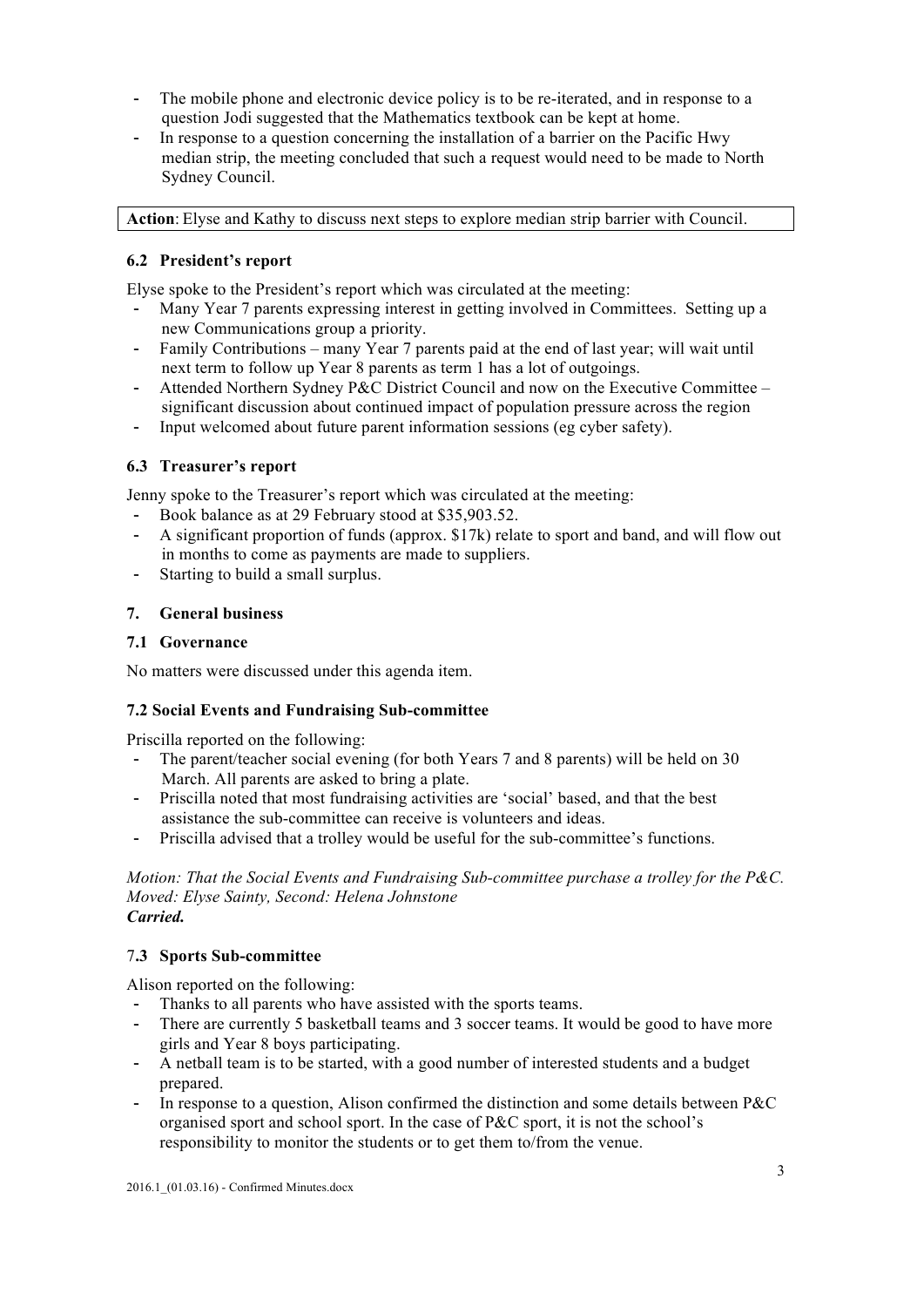**Action**: Kathy to arrange for Ms Hicks to attend the next P&C meeting to discuss school 'grade' sport and prospective trials for grade teams.

### **7.4 Communication Sub-committee**

No matters were discussed under this agenda item. A convenor for this sub-committee is to be nominated on Friday 4 March 2016.

## **7.5 Uniform Sub-committee**

Paul reported on the following:

- Long sleeve shirts for both boys and girls will be available soon.
- In response to a question, the issue of brimmed hats was again discussed. The concern was expressed that the current 'baseball' style cap does not offer sufficient protection, and it was noted that the formal straw brimmed girls' hat option previously discussed would not be suitable for sport.

#### **Actions**:

- Paul to obtain "multi-purpose" brimmed hat options for boys and girls from Noone Imagewear.
- Paul to survey parents about hat preferences.

## **7.6 Music Sub-committee**

Elyse reported on the following:

- Gavin Staines is now conducting the Concert Band.
- Numbers across the music ensembles continue to grow  $-$  as at the meeting there were 25 in band, 5 in percussion, 10 in guitar and 23 in the vocal ensemble.
- Anthony McGirr doing a great job and wonderfully enthusiastic.
- Vocal ensemble to audition to take part in School Spectacular
- Band camp coming up soon; logistics finalised.
- Work in progress includes facilitating tutorials, procuring music ensemble shirts and organising performance opportunities.
- High level budget for 2016 presented: planned income approximately \$14k, which will enable purchase of music and some equipment after paying conductor fees for band and percussion.
- The offer of a spare drum kit was made (and gratefully accepted) during the meeting. The school has also purchased a xylophone and bass guitar.

#### **7.7 Community and Environment Sub-committee**

Anna reported on the following:

- It would be beneficial for this Sub-committee and the school Social Justice Committee to meet.
- Various areas for ongoing involvement or action were noted, including the 'green schools' community grants, exploring school diversity, performances by the CHS vocal ensemble at the Mater Hospital, visits to the Coal Loader Sustainability Centre and the Recycling Centre and liaison with the Youth team at North Sydney Council.

#### **8. Specialised Teaching Programme**

At this point, Kathy noted the school's 'focus on differentiation' and outlined that three support teachers are working in that regard this year. Kathy introduced Moira Nolan (Enrichment Coach Differentiation), who has extensive experience in working with gifted